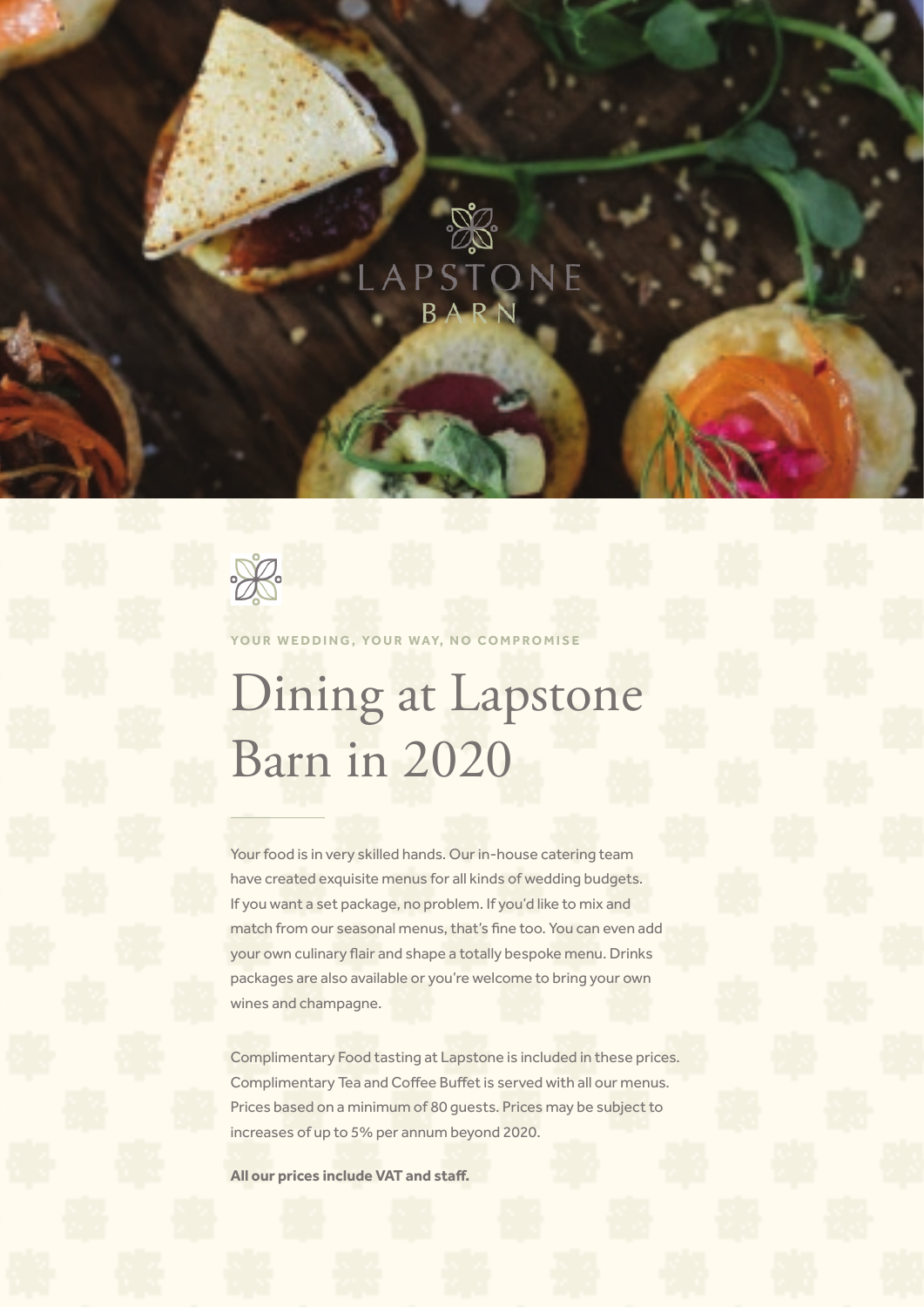## Canapés

Canapés @ £2.00 each. Please choose a minimum of 3 per person.

### SERVED HOT

## Meat

Thai Chicken Satay Skewers Goujons of Chicken w/ Garlic Herb Mayo Spiced Toulouse Sausages w/ Dijon Dip Devils on Horseback Beef Kofta with Spiced Relish Lamb Tikka Samosas Pad Thai Chicken Curry Spoons Stir Fried Chinese Duck Cup Mini Lamb Kebabs & Tzatziki Griddled Paprika Chicken w/ Red Pesto Chicken Sagwala Spoon

### Vegetarian

Bath Gem Welsh Rarebit Goats Cheese & Red Onion Marmalade Crostini Spring Roll w/ Hoisin Spiced Butternut Squash – Shot Glasses Curried Parsnip Soup – Shot Glasses Hot Watercress Soup – Shot Glasses Truffled Mushroom w/ Leek Bruschetta Spinach & Feta Cheese in Filo Pastry Palermo Arancini Balls w/ Fresh Basil & Sundried Tomato

## Fish

Salmon Fishcakes w/ Lime Tartar Dip Smoked Haddock, Pea & Caper Fishcakes

### SERVED COLD

### Meat

Beef & Horseradish Mini Yorkshires Tandoori Chicken served w/ Tzatziki Smoked Chicken & Herb Bouchées Smoked Duck Crostini w/ Salsa Verde Chicken Liver Parfait w/ Plum Compote on Brioche

## Vegetarian

Spiced Beetroot w/ Goats Cheese Mini Vegetable & Parmesan Cups Pesto, Olive & Sundried Tomato Cup Red Wine Pear & Stilton Crostini w/ Chutney Piri Piri Hummus Crostini Smoked Cherry Tomato on Black Olive Confit w/ Purple Basil

### Fish

Big Tom Tiger Prawns Smoked Salmon on Wholemeal w/ Dill Mustard Spiced Prawn Blini Cheese Sable w/ Smoked Salmon & Lime Ponzu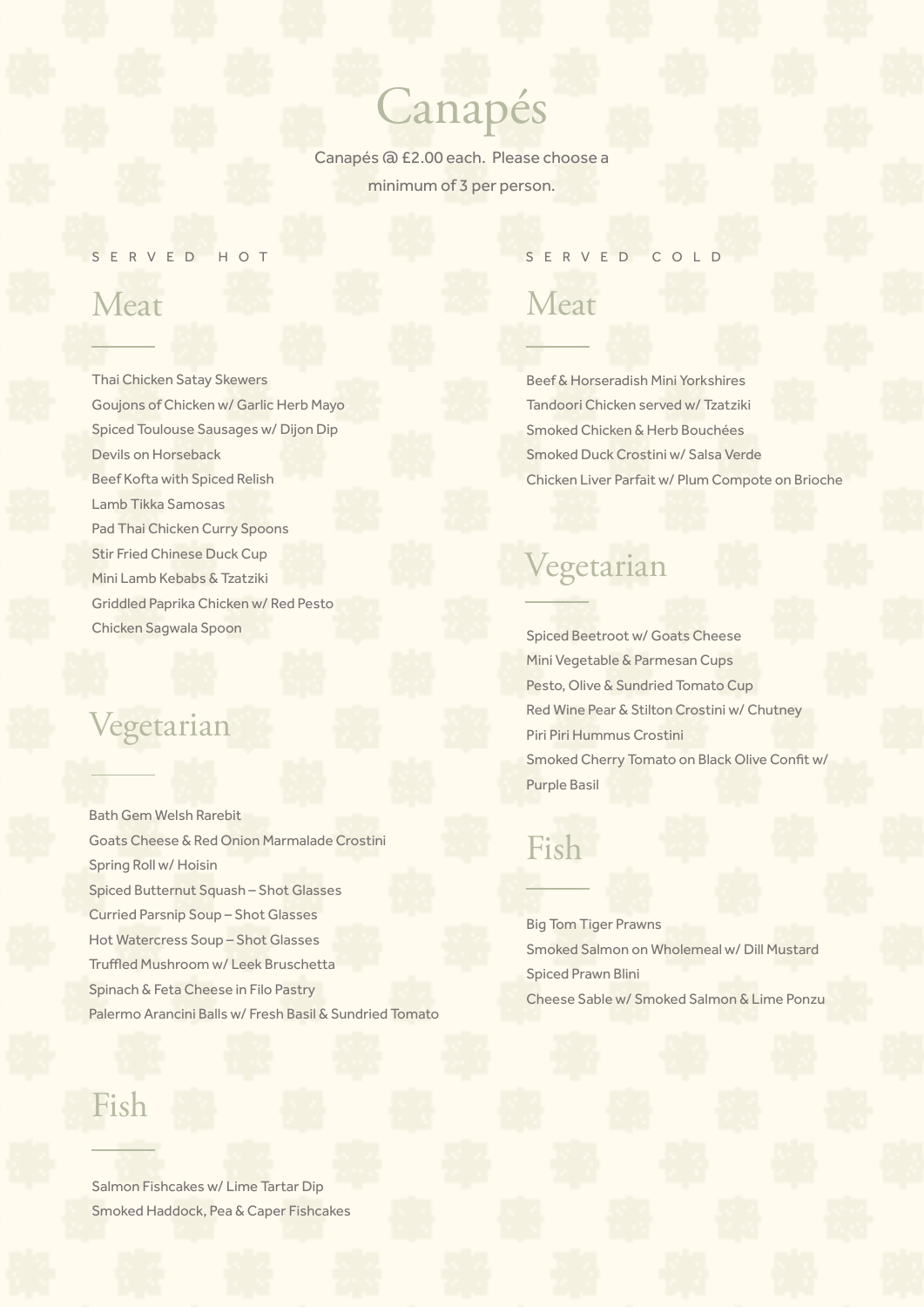# Gourmet Canapés

**Gourmet Canapés @ £2.50 each** 

## Meat

Beef Burger Slider w/ Smoked Cheddar & Red Onion Jam Pink Fillet of Lamb w/ Smoked Tomato Confit & Dukkah Spice Haggis, Tatties & Neeps Patty

## Fish

Tuna Tartare w/ Fresh Tarragon Crab Claw Meat w/ Lime & Coriander Seared Scallop w/ Pancetta & Chimichurri Beetroot Gravadlax on Rye Bread, Aioli & Dill Ceviche of Red Mullet w/ Fennel & Orange Salsa

## Vegetarian

Black Sea Spaghetti w/ Feta and Basil Pesto Scotched Spiced Quails Egg Mushroom & Cashell Blue Slider w/ Pico de Gallo Smoked & Pulled Jack Fruit Bruschetta Beetroot & Goat's Cheese Macaroon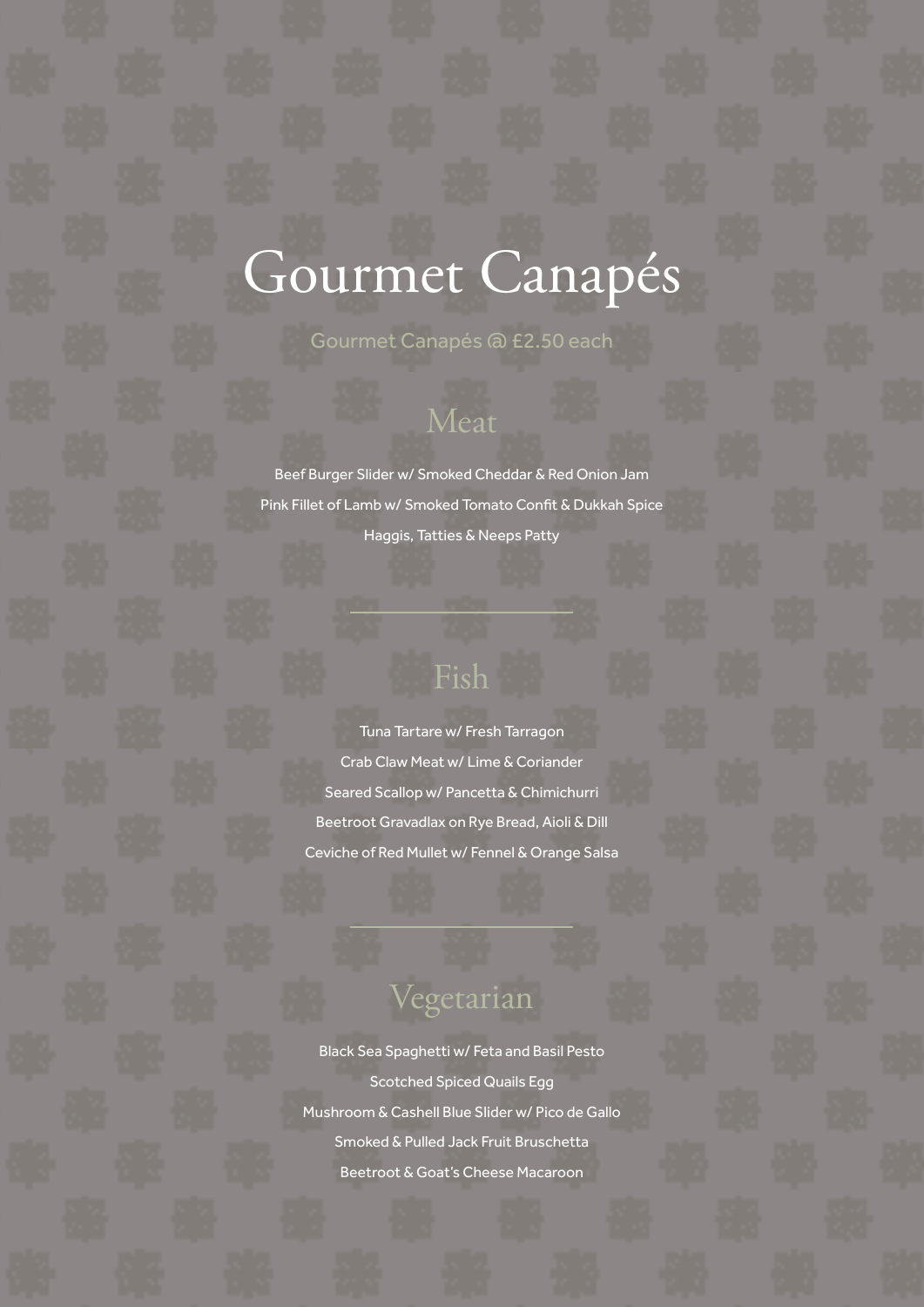## The Lapstone - To Share

Choose a Starter, Main Course Menu & Pudding £47 per Head for Two Courses (Main & Pudding) £56 per Head for Three Courses ( Starter, Main & Pudding)

CIRCULAR RAISED MAPLE BOARDS ARE AVAILABLE WITH THE FOLLOWING;

- Mixed Meat Antipasti w/ Vegetables & Cheeses
- Mixed Seafood Antipasti w/ Vegetables & Cheeses (£2.50 supplement)
- Vegetarian Antipasti w/ Vegetables & Cheeses
- Mixed Bruschetta of Meats, Seafood, Cheeses & Vegetables on a range of Artisan Breads
- Our Tapas Selection of Hot & Cold Dishes w/ Artisan Breads.

## Starters Main Courses

THE GARDEN KITCHEN

### Griddled barbecue platters of

• Skewered Chicken (Sesame/Tandoori/Lemon), Prime Pork Sausages, Our Finest Handmade Beef Burgers

Served with:

- Sautéed Potatoes w/ Garlic & Rosemary and Artisan Breads with Butter
- Tomato, Red Onion & Balsamic Salad, Chunky Fresh Spiced Coleslaw and Indian Rice Salad

## Main Courses

THE FARMHOUSE

### Please choose one

- Smoked/Unsmoked Loin of Pork
- Boneless Tuscan Lemon Chicken
- Pulled Pork, Smoked over Hickory & Mesquite
- Sirloin or Rib of Gloucester Orchard Farm Beef (Supplement of £5.00 per person)
- Leg of Black Mountain Lamb (Supplement of £5.00 per person)

#### ACCOMPANIED BY

Bowls of either Fresh Seasonal Vegetables (Spring/Summer) **OR** Roast Root Vegetables (Autumn/Winter) & Mini Roast Skin on Potatoes w/ Garlic & Fresh Rosemary

### THE MOROCCAN TAGINE

- Lemon Chicken & Olive Tagine
- Moroccan Vegetable & Chickpea Stew

Accompanied by :

• Lebanese Potatoes, Griddled Pitta Breads, Tomato, Red Onion & Balsamic Salad & Savoury Couscous

## Pudding

### Please choose one

- Sticky Toffee Pudding w/ Butterscotch Sauce
- Vanilla Cheesecake w/ Raspberry Drizzle
- Profiteroles w/ Chocolate Sauce
- Strawberries & Fresh Cream (Seasonal)

(V) OPTION AVAILABLE AS REQUIRED FOR ALL MENUS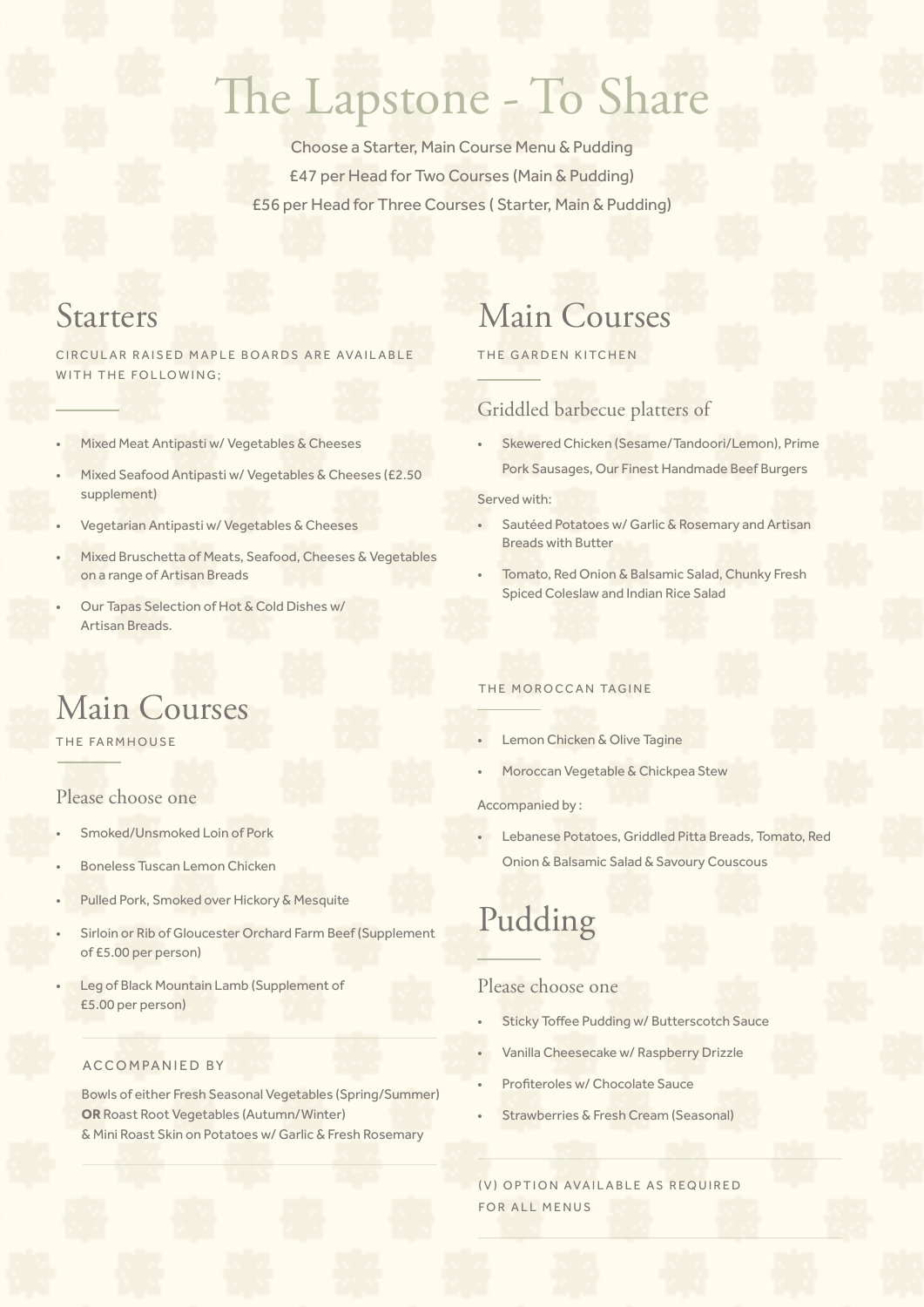## The Campden

Choose a Starter, Main & Pudding £58 per Head

### Starters

#### SERVED WITH ARTISAN BREADS & BUTTER

- Soup of the Day Please ask for our seasonal selection
- Caramelised Onion & Tomato Tarte w/ Basil, Rocket & Parmesan (v)
- Lemon Thai Fishcakes w/ Chilli Drizzle & Salad
- Warm Dumbleton Scotch Egg Salad w/ Spiced Tomato Relish
- Duck Liver Parfait w/ Wild Plum Compote & Walnut & Raisin Croute
- Home Smoked Chicken w/ Apple, Celeriac & Crème Fraiche
- Chewton Pork Sausage w/ Celeriac Mash & Red Eye Gravy
- Lullington Farm Pressed Ham Terrine w/ Homemade Piccalilli & Ciabatta Crisps
- Stir Fried Sesame Noodle w/ Mushroom & Pak Choi (v)
- Pear, Cashel Blue & Caramelised Pecan Salad (v)
- Butternut Squash & Sage Risotto w/ Parmesan Shavings (v)
- Beef Tomato & Mozzarella w/ Lemon Oil, Balsamic & Baby Capers (v)
- Baked Tymsboro Goats Cheese & Pecans in Filo Pastry, Orchard Plum Compote w/ Salad Leaves (v)

## Main Courses

- Chargrilled Banham Chicken w/ Leeks, Bacon & Madeira Sauce
- Fall Apart Orchard Farm Beef w/ Mash, Stock Pot Carrots & Warm Horseradish
- Seared Rump of Lamb w/ Smoked Aubergine Puree OR Minted Pea Puree & Port & Redcurrant Jus
- Seared Banham Chicken w/ Parmesan & Pea Risotto
- Handmade Short Crust Individual Pies w/ a choice of fillings:
	- Beef, Red Onion & Cotswold Ale
	- Chicken, Chestnut Mushroom & Tarragon
	- Butternut Squash, Feta & Parsley

## Main Courses

- Chewton Single Bone Pork Rib on Crushed Potatoes w/ Smoked Cherry Tomatoes
- Herb Crusted Cod w/ Griddled Asparagus & Dill Butter Sauce
- Seared Pheasant Chasseur on either Red or Savoy Cabbage (Available from October to February)
- Confit of Duck w/ Puy Lentils & Creamy Herb Mash
- Braised Belly Pork w/ Celeriac Apple Dauphinoise
- Old Spot Sausage Ring w/ Champ Potatoes & Rich Onion Gravy
- Griddled Banham Farm Chicken on a Chorizo & Bean Cassoulet

### ALL MAIN COURSES ARE SERVED WITH

New Potatoes with Herb Butter **OR** Roast Mini Potatoes with Garlic & Rosemary (or Bacon & Onion) & **a choice of** Fresh Seasonal Vegetables, Roasted Root Vegetables, Caramelised Roast Carrots or a Continental Leaf Salad

## Pudding

- Crème Brulee Vanilla, Seville Orange, Raspberry, Mocha, Espresso or Chocolate
- Tiramisu w/ Chocolate Shavings
- Caramel Salted Cheesecake w/ Praline Toffee Sauce
- Vanilla Fresh Cream Profiteroles w/ Chocolate Honey Sauce
	- Chocolate & Raspberry Roulade w/ Crème Anglaise
- Warm Chocolate Pudding w/ Caramelised Orange
- Strawberries & Cream w/ Vanilla Sugar (seasonal)
- Warm Chocolate Brownie w/ White Chocolate Chips, Chocolate Drizzle & Chantilly Cream
- White Chocolate Cheesecake w/ Cassis & Chocolate Shavings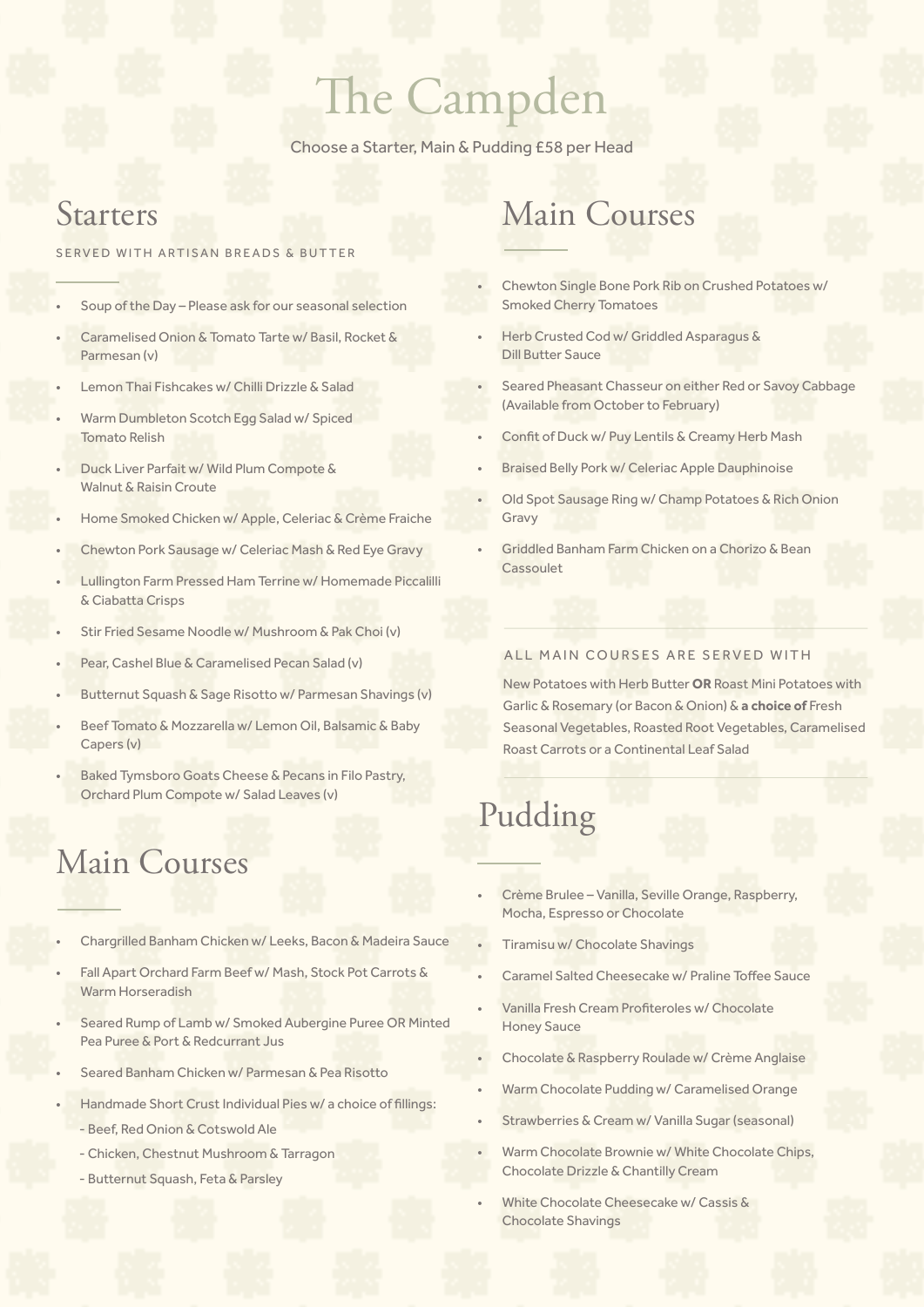# The Northwick

Choose a Starter, Main & Pudding £64 per Head

### Starters

#### SERVED WITH ARTISAN BREADS & BUTTER

- Sharing Boards of Antipasti Meats, Vegetables & Cheeses
- Cumin Seared Scallops w/ Pea & Broad Bean Fritter (menu supplement £1.80)
- Crab, Smoked Salmon & Guacamole Gateau (menu supplement £1.80)
- Beef Kofta Trio on Ciabatta Crisp w/ Pickled Red Cabbage & Red Pepper Drizzle
- Mixed Seafood Timbale w/ Avocado & Horseradish
- Smoked Belly Pork w/ Black Pudding & Smoked Vine on Tomato w/ Sherry Vinegar Dressing
- Seared Loin of Cod w/ Indian Spiced Cauliflower Rice
- Assiette of Seafood w/ Lime Dill Aioli
- Smoked Duck w/ Avocado, Artichoke & Raspberry Vinegar Dressing
- Warm Smoked & Roasted Salmon w/ Herb & Tomato Salsa & Salad Leaves
- Shoreham Smoked Haddock w/ Pea & Broad Bean Risotto
- Beetroot Gravadlax w/ a Dill Orange Dressing
- Cumin Roasted Monkfish on Sweet Potato w/ Mild Thai Dressing

## Main Courses

- Pork Fillet wrapped in Spinach & Parma Ham w/ Buttered Wild Mushrooms
- Barbury Duck w/ Confit Hash & Sautéed Herb Potatoes
- Fillet of Sea Bass & Scallop w/ Buttered Spinach
- Old Spot Slow Pork w/ Dauphinoise Stack, Black Pudding Puree & Seared Brixham Scallop
- Venison Wellington w/ Madeira Sauce
- Roast Salmon Baked in Filo Pastry w/ Tarragon Sauce
- Herb Crusted Rack of Lamb w/ Dauphinoise & Ratatouille (menu supplement £2.00)
- Fillet of Cod Wrapped in Prosciutto Ham w/ Asparagus & Vine Tomatoes

## Main Courses

- Carved Rib of Orchard Farm Beef w/ Shiraz Reduction, Lardons & Mushrooms
- Roast Fillet of Orchard Farm Beef w/ Caramelised Celeriac & Grain Mustard Jus (menu supplement £3.00)
- Breast of Creedy Carver Duck w/ Seared Peach and Cointreau glaze
- Fillet of Lamb, served pink w/ Buttered Spinach Timbale & Bearnaise Sauce
- A Selection of Seafood, served in Black Tagine Dishes, for Guests to Share
	- Fillets of Sole, served w/ Beurre Noisette and Cream of Leek Tartlet

### ALL MAIN COURSES ARE SERVED WITH

Dauphinoise, Sautéed with Rosemary, Fondant, Parsnip Mash, Dijon & Shallot Mash, Buttered New Potatoes or Truffle Potato Cake Fresh Seasonal Vegetables, Roasted Root Vegetables, Heritage Rainbow Carrots, Buttered Peas, Beans, Sugar Snaps, Mange Tout & Celery or any Leaf Salad of your choice

## Pudding

Sticky Toffee Pudding w/ Butterscotch Sauce

Soufflé Crêpes w/ Orange & Grand Marnier Sauce

- Jamaican Rum Cake w/ Coconut Ice Cream & Marinated Raisins
- Jellied Summer or Winter Berry Compote & Walnut Ice Cream
- Tarte au Citron w/ Raspberry Coulis
- Cherry Bakewell Tart w/ Dairy Ice Cream
- The Slate Cheese Selection
- Mango & Passion Fruit Cheesecake
- **Eton Mess**
- Chocolate Truffle Chestnut Torte
- Key Lime Pie w/ Passionfruit Cream
- Strawberry Cheesecake w/ Raspberry Gel & Summer Berry Compote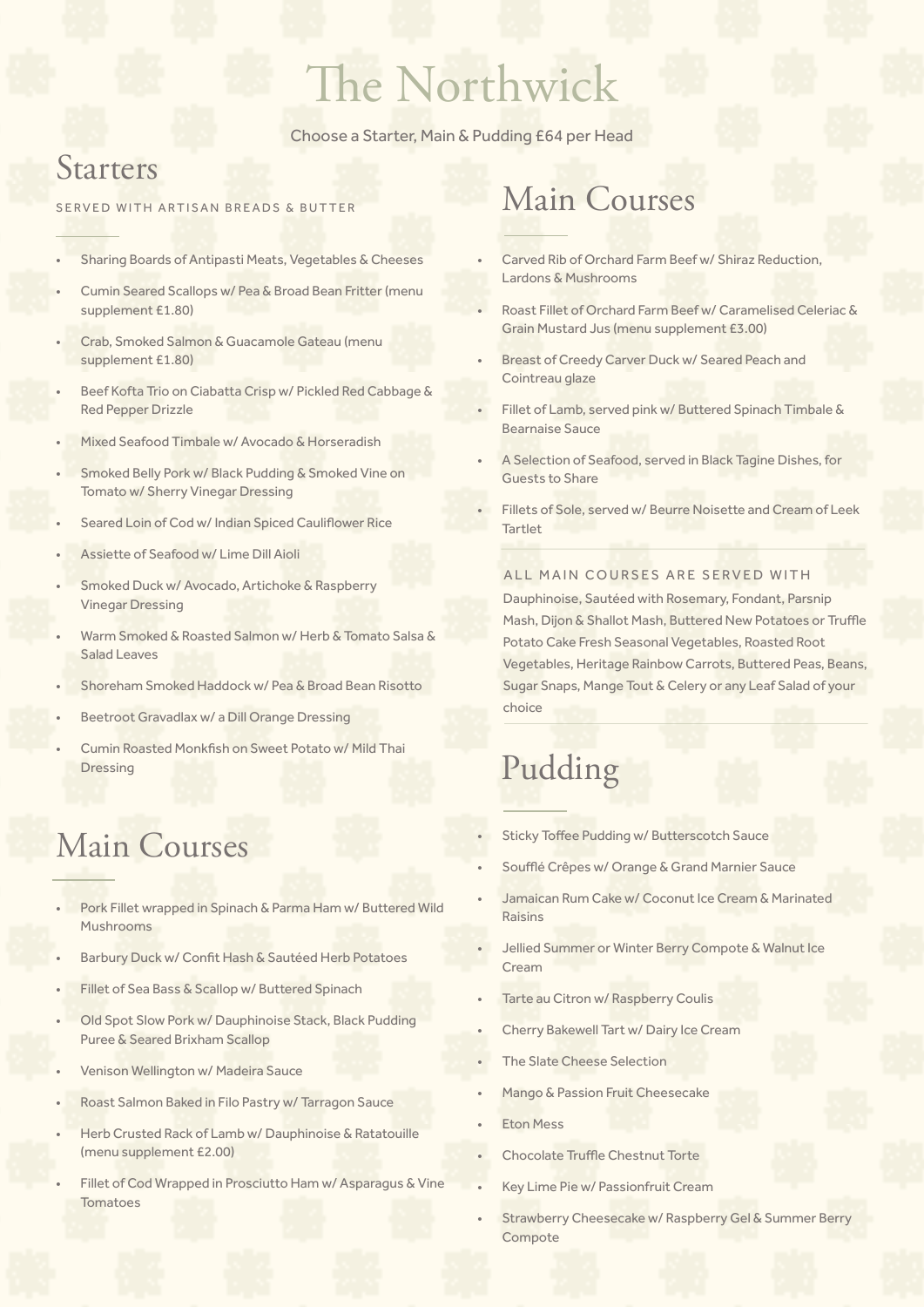## Westington Barbecue

Choose 3 Main Dishes, 3 Salads, a Potato Dish & Breads along with 2 Puddings £58 per head

## Main Courses

#### COOKED ON A CHARCOAL BARBECUE

- Lamb Seekh Kebab
- Chinese Chicken w/ Honey
- Moroccan Chicken Kebabs
- Selection of Sausages
- Swordfish w/ Jerk Dressing
- Tuna Steak Aussie Style
- Chicken Satay Kebabs
- Marinated Orchard Farm Sirloin Steak
- Marinated Lamb Kebabs
- Louisiana Salted Pork Ribs
- Zingy Salmon Fillets w/ Lime & Lemon
- Homemade Beef Burgers
- Tandoori, Lemon, Sesame or Plain Chicken
- Smoked N' Seared Salmon Fillet
- Marinated Turkish Halloumi (V)
- Greek Skewered Aubergine w/ Feta(V)
- Rocket, Feta & Sun-Dried Tomato Frittata (V)
- Black Bean Burger (V)
- Marinated Vegetable Kebabs (V)

# Potato Dishes Pudding

- Hot New Potatoes w/ a choice of Mint, Parsley, Rosemary, Basil or Mixed Herb Butter
- Sautéed Potatoes w/ Garlic & Rosemary or Bacon & Onion
- Diced Potatoes w/ Garlic & Tomatoes
- Jacket Potatoes w/ Butter
- Stuffed Jacket Potatoes w/ Nutmeg & Natural Yoghurt
- Cajun Sweet Potatoes

## Breads

**CHOOSE ONE OF** Selection of Breads with Butter, Garlic Herb Bread, Selection of Ciabatta, or French Baguette

## Salads

- Continental **or** Garden Leaf Salad
- Greek Salad
- Pine Nut, Chilli & Roast Garlic Pasta
- Caesar Salad
- Bulgar Wheat Salad w/ Lemon, Peas and Mint
- Two Lentil Salad w/ Garlic & Ginger
- Potato Salad w/ Chorizo & Parsley
- Indian Rice Salad
- Mushroom, Rocket & Tomato Salad w/ Parmesan and Cashew Nuts
- Tomato, Red Onion & Balsamic Salad
- Fennel & Dill Cucumber Salad
- Tourangelle Salad
- Mango, Red Chilli & Butternut Squash Salad
- Cherry Tomato, Cucumber & Artichoke w/ Basil & Olive Oil
- Pasta, Fresh Spinach & Pine Nuts w/ Pecorino & Pesto
- Lebanese Tabbouleh w/ Lemon

- Sticky Toffee Pudding w/ Butterscotch Sauce
- Soufflé Crêpes w/ Orange & Grand Marnier Sauce
- Jamaican Rum Cake w/ Coconut Ice Cream & Marinated Raisins
- Jellied Summer or Winter Berry Compote & Walnut Ice Cream
- Tarte au Citron w/ Raspberry Coulis
- Cherry Bakewell Tart w/ Dairy Ice Cream
- **The Slate Cheese Selection**
- Mango & Passion Fruit Cheesecake
- Eton Mess
- Chocolate Truffle Chestnut Torte
- Key Lime Pie w/ Passionfruit Cream
- Strawberry Cheesecake w/ Raspberry Gel & Berry Compote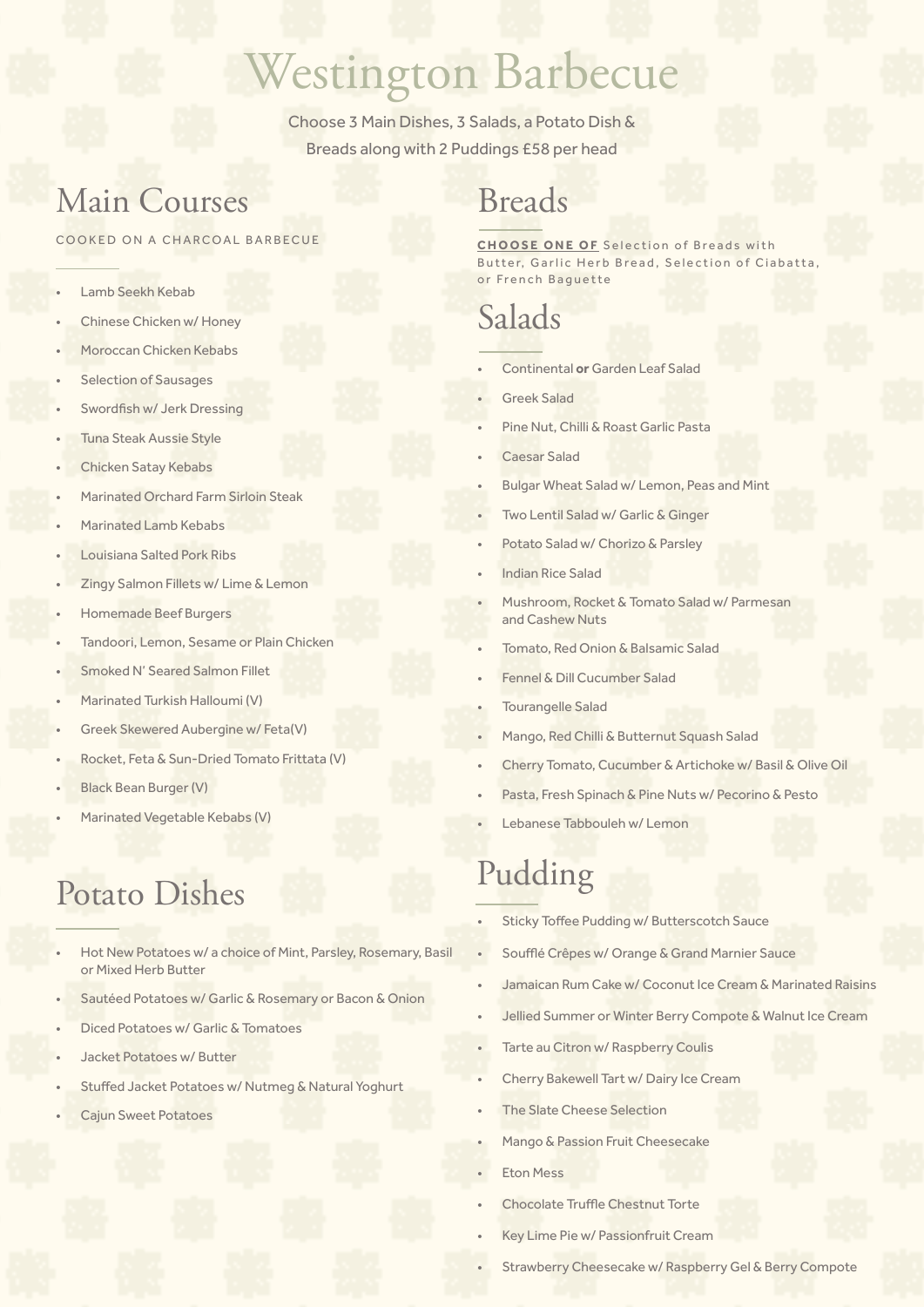# Vegetarian Menu

ALL DISHES CAN BE INCORPORATED INTO ANY OF OUR MENUS. PLEASE DISCUSS WITH OUR TEAM WHICH DISH WILL COMPLIMENT YOUR MENU. ALL ARE SERVED WITH EITHER RED PEPPER COULIS, PESTO DRIZZLE OR GRAIN MUSTARD SAUCE

- Baked Goats Cheese & Red Onion Tart
- Tomato & Aubergine Stack (VG)
- Rocket, Feta & Sun-Dried Tomato Frittata
- Aunt Blanches Cheddar & Dijon Pudding
- Portobello Mushroom w/ Herbs, Roast Garlic, Parmesan & Pine Nuts (VG)
- Baked Marrow w/ Lebanese Tabbouleh & Raisin Bread Crisp (VG)
- Tuscan Vegetable Tarte w/ Tomato & Pepper Dressing (VG)
- Pea, Mint, Feta & Cauliflower Risotto (VG)
- Greek Style Stuffed Pepper w/Buckwheat, Artichoke & Mediterranean Vegetables (VG)
- Spinach & Brie Crostini w/ Roasted Vine Tomatoes & Asparagus & Pesto Drizzle
- Baby Spinach, Artichoke, Mushroom & Crème Fraiche Tagliatelle
- Butternut Squash & Sage Risotto w/ Parmesan Shavings (VG)
- Handmade Spinach & Ricotta Gnocchi w/ Tomato & Parmesan
- Truffle, Mushroom & Pine Kernel Risotto (VG)
- Slow Roast Yellow Pepper & Tomato Bruschetta w/ Tarragon Pesto (VG)

VG - Vegan/can easily be made vegan

# Vegan Menu

OUR VEGAN MENU IS FOR EXCLUSIVELY VEGAN WEDDINGS. FOR INDIVIDUAL VEGAN GUESTS ATTENDING YOUR WEDDING PLEASE SEE ABOVE.

## Canapes Mains

- Guacamole on Toast
- Skewered Mini Roast Potatoes with Garlic & Rosemary
- Catalan Tomato Bread
- Truffled Mac N' Cheese Bites
- Stuffed Mushroom with Herb Crust

### Starters

- Artichokes, Smoked Aubergine and Vine Tomato with Polenta Cake
- Tomato, Red Pepper & Basil Soup
- Pea & Broad Bean Fritter with Real Lebanese Tabbouleh
- Chestnut Mushroom with Tarragon on Dijon Toast
- Filo Pastry Oriental Tart with Pak Choi

- Scared Yellow Courgette on a Puy Lentil Vegetable Stew
- Stir Fried Sesame Vegetable Salad in Black Bean Sauce
- Smoked Plum Tomato with Olive Tapenade en Croute with Cashew Parmesan
- Griddled Asparagus, Truffle Potato & Baby Spinach Galette with Red Pepper Drizzle

### Desserts

- Summer Berry Compote
- Warm Chocolate Cake with Cocoa Sauce
- Fruit Crumble with Custard
- Baked Banana, Pecan Nuts and Maple Syrup
- Sticky Toffee Pudding with Butterscotch Sauce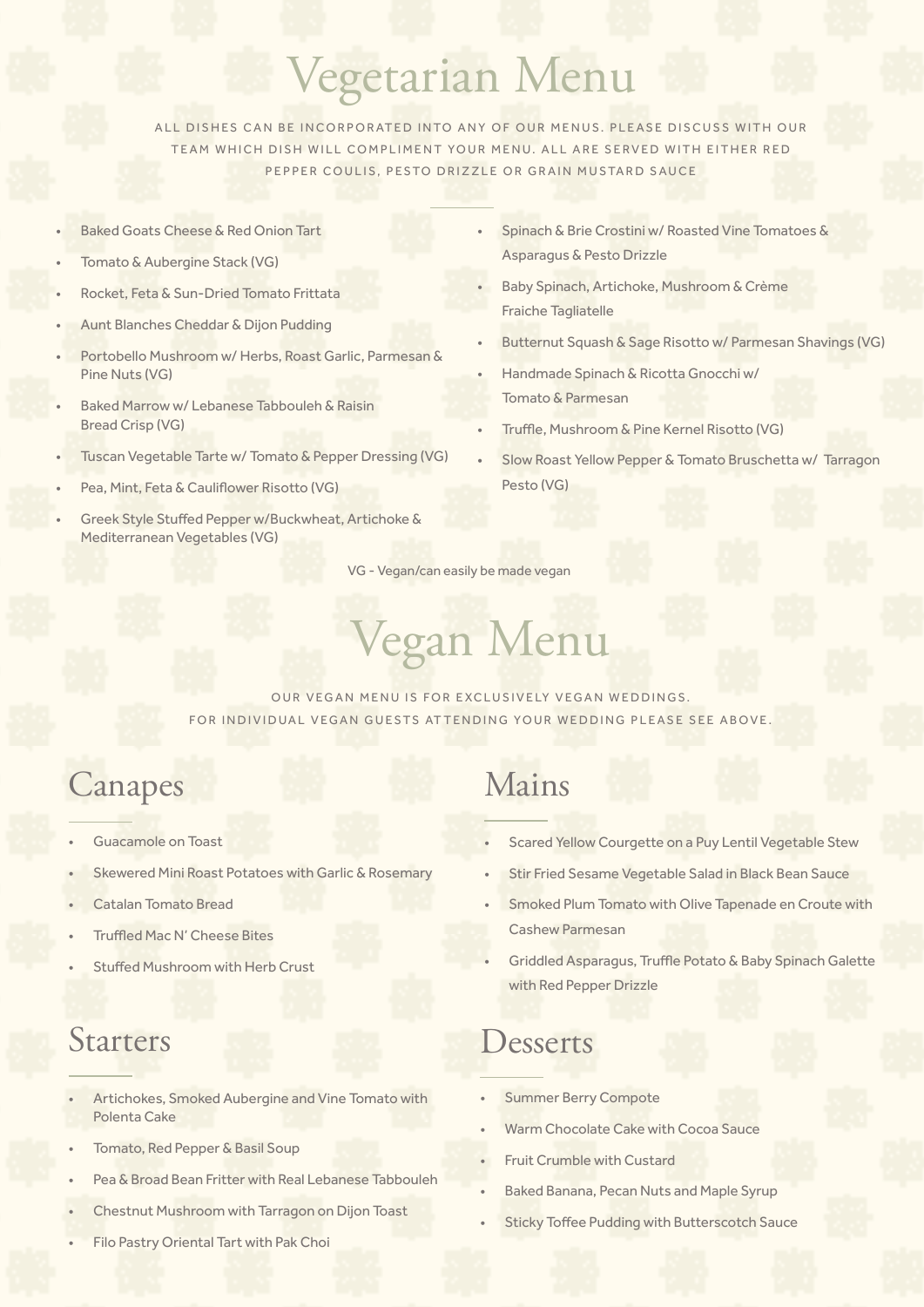# Late Night Snacks

Our evening snacks can be served till 10pm, as an addition to one of our main menus £9.50 per head. Please speak to us regarding your choices, so you get the correct balance of dishes for your guests.

## Snacks

- Home Smoked Pecan Pulled Pork served in Ciabatta Rolls
- Chicken & Chorizo Paella w/ Roasted Peppers & Onions
- Mixed Seafood Paella
- Catalan Style Paella with Peas, Feta, Beans, Red Onion & Tarragon (v)
- Skewered Lamb Kebabs in Griddled Pitta Breads with Mixed Salad & Tabbouleh
- Stir Fried Noodles w/ Chicken & Sesame
- Stir Fried Hoisin Vegetables w/ Beansprouts & Noodles (v)
- Mumbai Chicken Curry & Vegetable Curry with Pilau Rice, Naan Bread, Chutneys & Raita
- Marinated Pork Joints\*
- Mini Beef Burgers w/ Smoked Cheddar & Red Onion Chutney\*
- Sausage Baguettes\*
- Dry Cured Bacon Baguettes\*
- Warm Cheese & Red Onion Baguettes\*
- Welsh Rarebit\*
- Chickpea Falafels in Grilled Pitta Bread (VE)
- Vegan Hot Dog with Gerkins Fried Onions and Ketchup (VE) in Grilled Pitta Bread Chickperilled Pitta Brea

\*DENOTES TWO ITEMS SERVED PER PERSON

 $(VE) - Can be made Vegan$ 

## Stone Baked Pizza

#### PLEASE CHOOSE THREE

- Goats Cheese, Caramelised Red Onion, Rocket & Balsamic (v)
- Chorizo, Salami, Pepperoni, Sundried Tomato & Oregano
- Griddled Chicken, Bacon & Sliced Peppers
- Fire N' Smoked Spiced Pepper, Sweet Onions, Smoked Tomatoes & Mozzarella (v)
- Spinach, Feta, Olive, Artichoke Hearts & Oregano (v)
- Pulled Pork, Chipotle Sauce & Dill Cucumber
- Quattro Formaggio Four Cheeses on Pomodoro Base w/ Basil (v)
- Classic Margherita on a Neapolitan Base w/ Fresh Basil & Buffalo Mozzarella (v)

### Local Cheese Platter

With Selection of Breads, Biscuits, Butter, Celery, Grapes, Apples, Roasted Almonds, Apricots & Homemade Chutney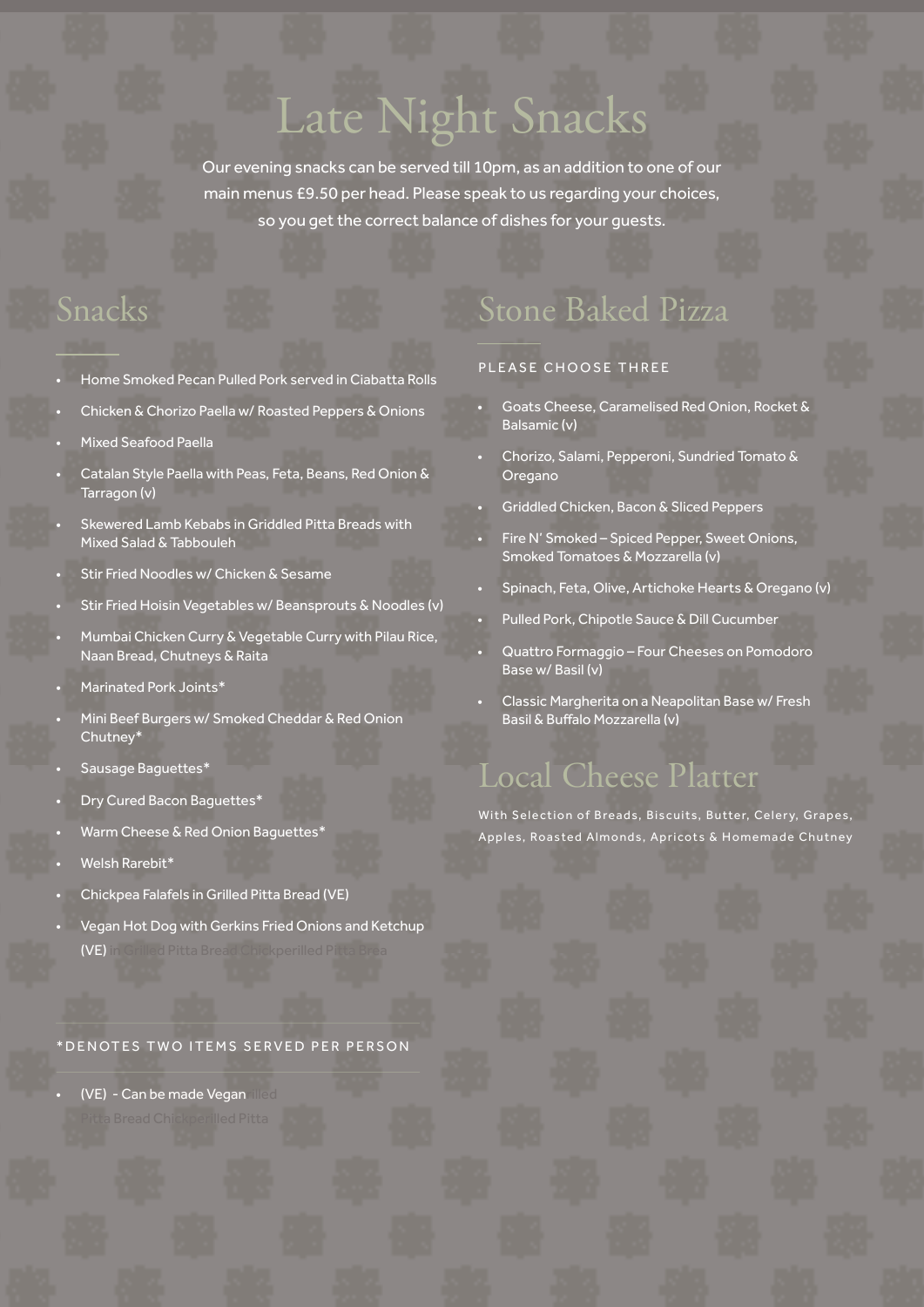# Children's Menu

CHOOSE FROM OUR MAIN MENU CHARGED AT 70% OF THE FULL PRICE OR FROM THE SELECTION BELOW.

£19 FOR 2 COURSES (12 OR YOUNGER)

## Main Course Pudding

- Pasta Bolognaise w/ Parmesan
- Chicken Goujons w/ Potato Wedges & Green Beans
- Cheese Burger w/ Curly Fries & Peas
- Pork Sausages w/ Mash, Carrots & Green Beans
- Fish Fingers w/ Curly Fries & Peas
- Fillet of White Fish w/ Potato Wedges & Peas
- Mini Roast in a Yorkshire Pudding

- Chocolate Brownies w/ White Chocolate Chips & Vanilla Ice Cream
- Fresh Cream Profiteroles w/ Chocolate Honey Sauce
- Banana Ice Cream Sundae